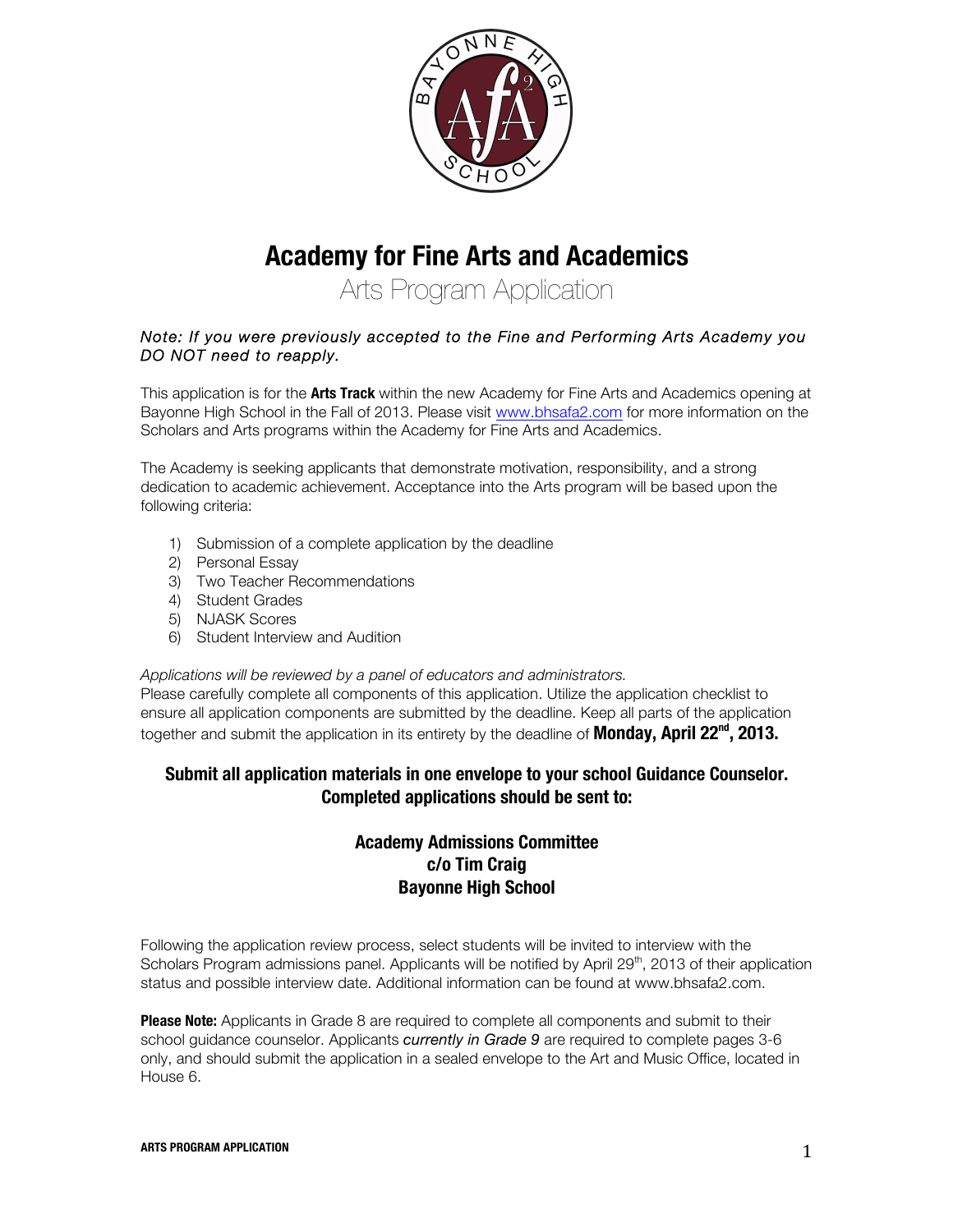

# **Application Checklist**

Be sure to submit ALL of the materials below in one packet/envelope.

☐ Part A – Student Information/Parent Permission

 $\Box$  Part B – Essay (must be typed and double-spaced)

☐ Optional – Student Resume (see page 3 for more details)

☐ Teacher Recommendation Verification Form #1

☐ Teacher Recommendation Verification Form #2

☐ Principal Signature – Grade 8 Applicants Only

To be completed by School Guidance Counselor **for 8th Grade Applicants Only**:

□ School Record Information

## **Submit all application materials in one envelope to your school Guidance Counselor. Completed applications should be sent to:**

### **Academy Admissions Committee c/o Tim Craig Bayonne High School**

**Applications are due Monday, April 22nd, 2013**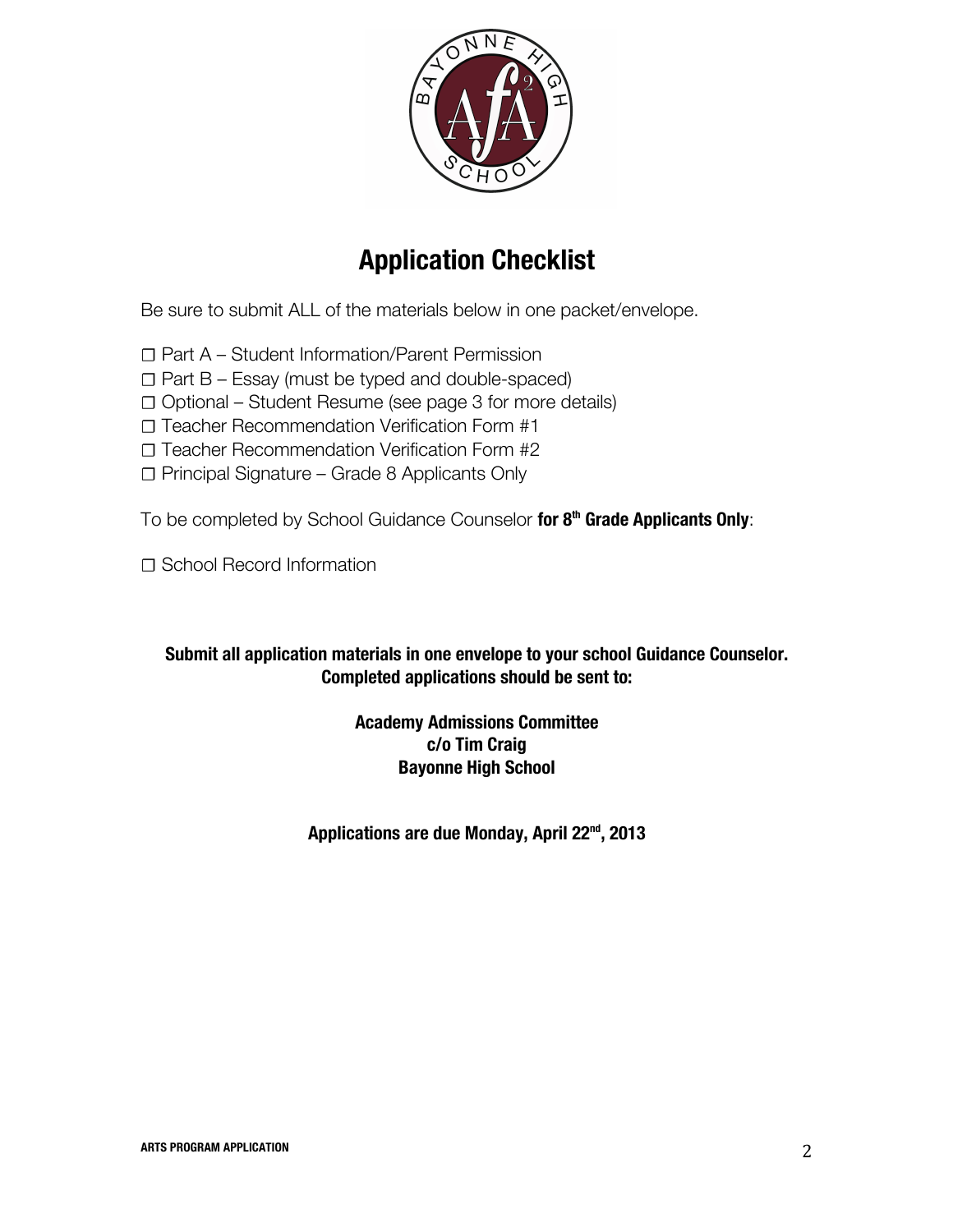

## **Part A – Student Information/Parent Permission**

*Please print clearly in blue or black ink. Fill out all fields.* 

| Which Arts Field do you plan to focus on in your high school career:                   |                                                                                                                                                               |  |  |  |  |
|----------------------------------------------------------------------------------------|---------------------------------------------------------------------------------------------------------------------------------------------------------------|--|--|--|--|
|                                                                                        | <b>Vocal Music</b><br><b>Instrumental Music</b><br>Drama<br>Dance<br>Musical Theater (Drama, Dance, and Vocal Music)<br>Visual Art<br><b>Creative Writing</b> |  |  |  |  |
|                                                                                        |                                                                                                                                                               |  |  |  |  |
| What is your <i>dream</i> college you would like to attend? __________________________ |                                                                                                                                                               |  |  |  |  |
| Parent Permission (mandatory for all applicants)                                       |                                                                                                                                                               |  |  |  |  |
|                                                                                        |                                                                                                                                                               |  |  |  |  |
|                                                                                        |                                                                                                                                                               |  |  |  |  |
| certify the above information is accurate.                                             | permission to apply for the Academy for Fine Arts and Academics - Arts Program and                                                                            |  |  |  |  |
| Parent/Guardian Signature                                                              | Date                                                                                                                                                          |  |  |  |  |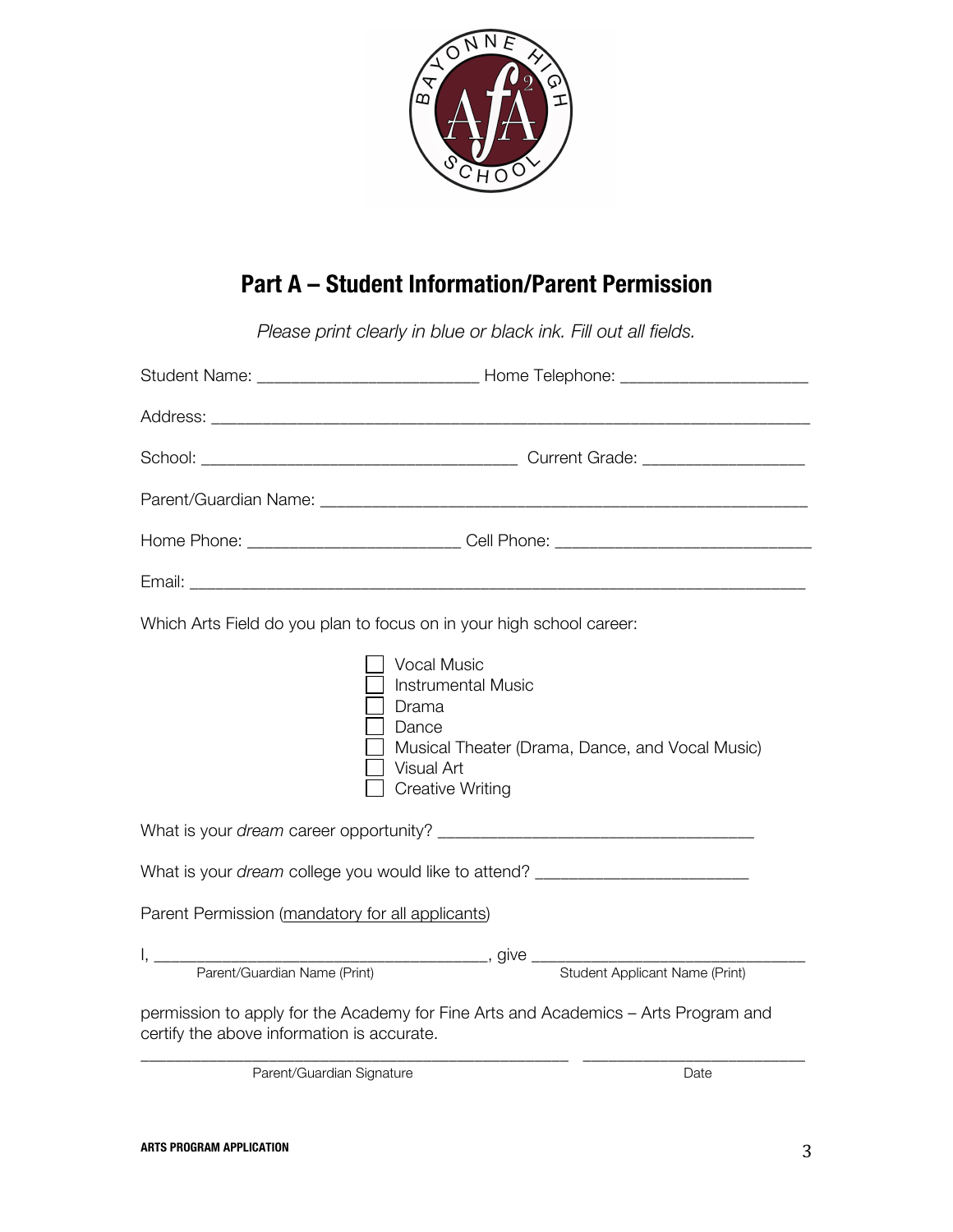

## **Part B – Student Essay**

**Essay** *(mandatory for all applicants)*

In 250 – 500 words, please respond to the following prompt. Your response should be typed in 12 pt. font and double-spaced.

Describe a creative work (as in art, music, literature, etc.) or a composer, performer, artist or writer that has had an influence on you – and explain that influence.

#### **Optional: Student Resume**

Students may wish to attach an additional typed resume detailing school accomplishments and activities, extracurricular programs, special honors and awards, summer programs, etc.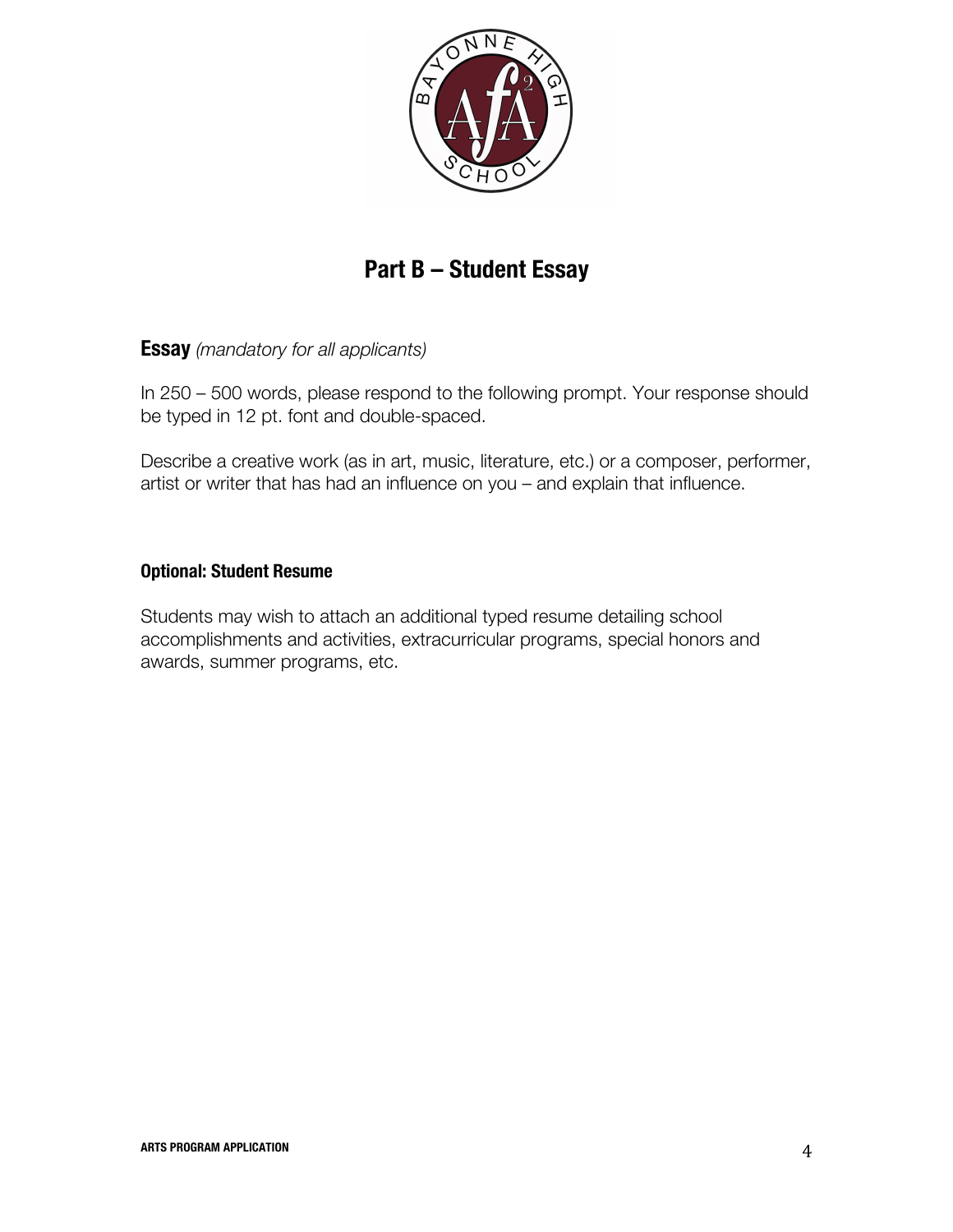

## **Teacher Commendation Recommendation**

## **Procedure – Arts Program**

- 1) Applicant submits this form to recommending teachers. (2 required).
- 2) Teacher: Please go to: www.bhsafa2.com/apply
- 3) Follow the link to the "**Teacher Recommendation – Arts Program".** Complete the simple online recommendation.
- 4) Once the recommendation has been submitted, please sign and return the bottom portion of this form to the applicant.
- 5) Applying students will submit verification form along with all other application materials in one complete packet.

### **All Application Materials for the 2013-2014 Academy Scholars are due by Monday, April 22nd, 2013.**

## **Teacher Recommendation Verification #1**

\_\_\_\_\_\_\_\_\_\_\_\_\_\_\_\_\_\_\_\_\_\_\_\_\_\_\_\_\_\_\_\_\_\_\_\_\_\_\_\_\_\_\_\_\_\_\_\_\_\_\_\_\_\_\_\_\_\_\_\_\_\_\_\_\_\_\_\_\_\_\_\_

Applicant: \_\_\_\_\_\_\_\_\_\_\_\_\_\_\_\_\_\_\_\_\_\_\_\_\_\_\_\_\_\_\_\_\_\_\_\_\_\_\_\_\_\_\_\_\_\_\_\_\_\_\_\_\_\_\_\_\_\_\_\_\_\_

Recommending Teacher Name: \_\_\_\_\_\_\_\_\_\_\_\_\_\_\_\_\_\_\_\_\_\_\_\_\_\_\_\_\_\_\_\_\_\_\_\_\_\_\_\_\_\_\_

The online recommendation form for this applicant has been submitted.

(Recommending Teacher Signature) (Date)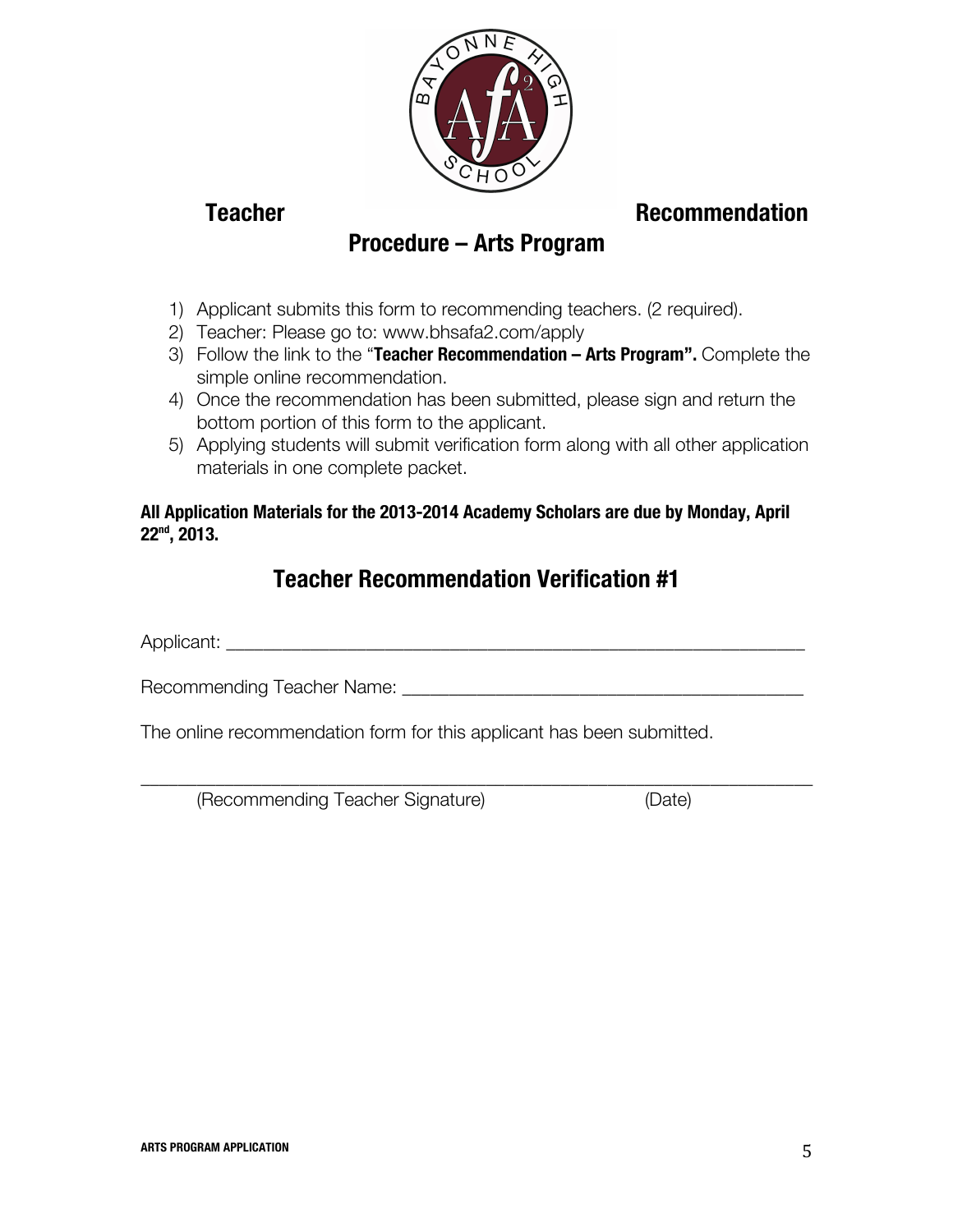

## **Teacher Recommendation Procedure – Arts Program**

- 1) Applicant submits this form to recommending teachers. (2 required).
- 2) Teacher: Please go to: www.bhsafa2.com/apply
- 3) Follow the link to the "**Teacher Recommendation – Arts Program".** Complete the simple online recommendation.
- 4) Once the recommendation has been submitted, please sign and return the bottom portion of this form to the applicant.
- 5) Applying students will submit verification form along with all other application materials in one complete packet.

#### **All Application Materials for the 2013-2014 Academy Scholars are due by Monday, April 22nd, 2013.**

## **Teacher Recommendation Verification #2**

\_\_\_\_\_\_\_\_\_\_\_\_\_\_\_\_\_\_\_\_\_\_\_\_\_\_\_\_\_\_\_\_\_\_\_\_\_\_\_\_\_\_\_\_\_\_\_\_\_\_\_\_\_\_\_\_\_\_\_\_\_\_\_\_\_\_\_\_\_\_\_\_

Applicant:

Recommending Teacher Name: **Example 2018** 

The online recommendation form for this applicant has been submitted.

(Recommending Teacher Signature) (Date)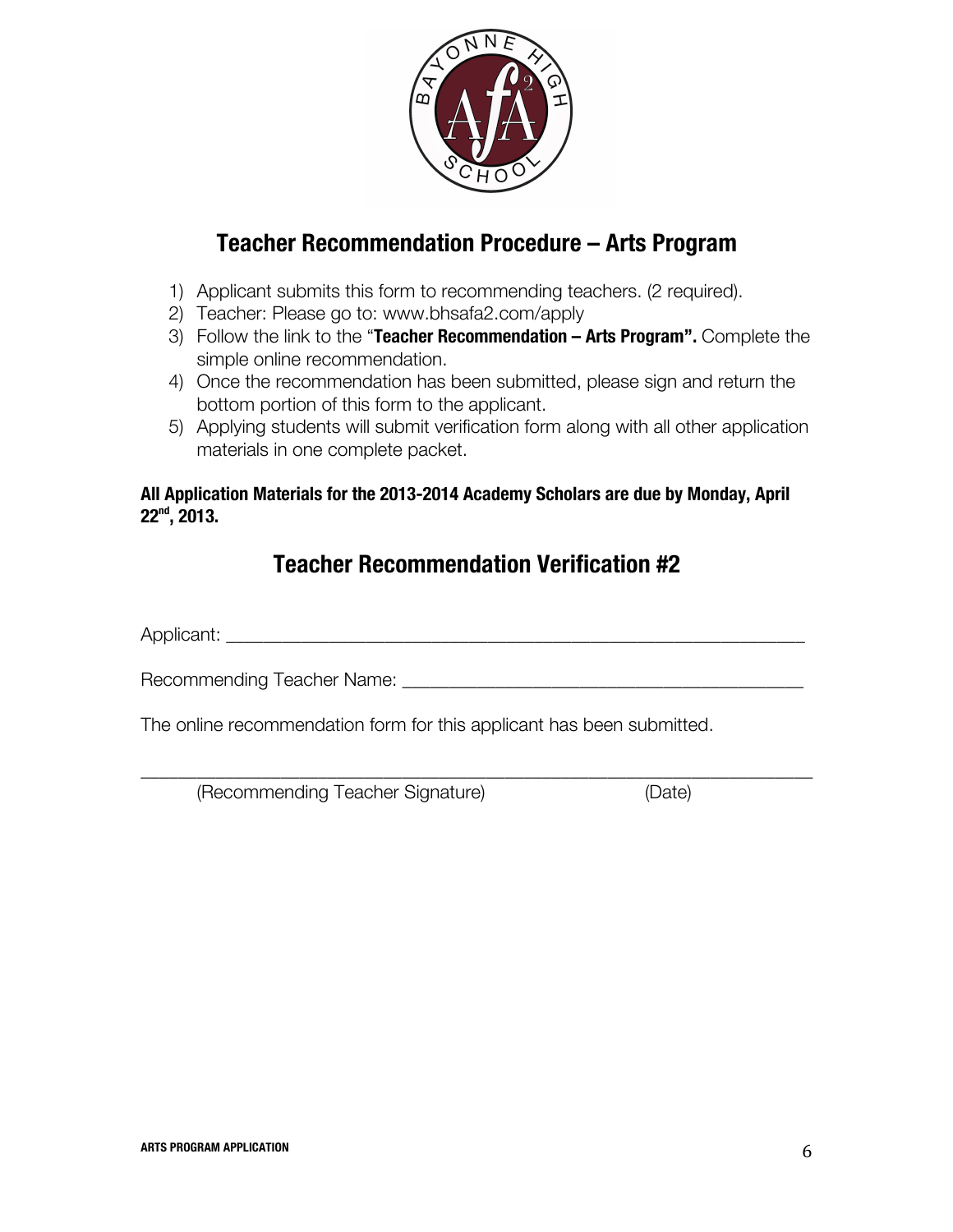

## **School Principal Approval – 8th Grade Applicants Only**

Applicant: \_\_\_\_\_\_\_\_\_\_\_\_\_\_\_\_\_\_\_\_\_\_\_\_\_\_\_\_\_\_\_\_\_\_\_\_\_\_\_\_\_\_\_\_\_\_\_\_\_\_\_\_\_\_\_\_\_\_\_\_\_\_

School: \_\_\_\_\_\_\_\_\_\_\_\_\_\_\_\_\_\_\_\_\_\_\_\_\_\_ Principal Name: \_\_\_\_\_\_\_\_\_\_\_\_\_\_\_\_\_\_\_\_\_\_\_\_

\_\_\_\_ I recommend the above applicant for admission into the Academy for Fine Arts and Academics- **Arts Program**

LOO NOT recommend the above applicant for admission into the Academy for Fine Arts and Academics- **Arts Program**

\_\_\_\_\_\_\_\_\_\_\_\_\_\_\_\_\_\_\_\_\_\_\_\_\_\_\_\_\_\_\_\_\_\_\_\_\_\_\_\_\_\_\_\_\_\_\_\_\_\_\_\_\_\_\_\_\_\_\_\_\_\_\_\_\_\_\_\_\_\_\_\_

(Principal Signature) (Date)